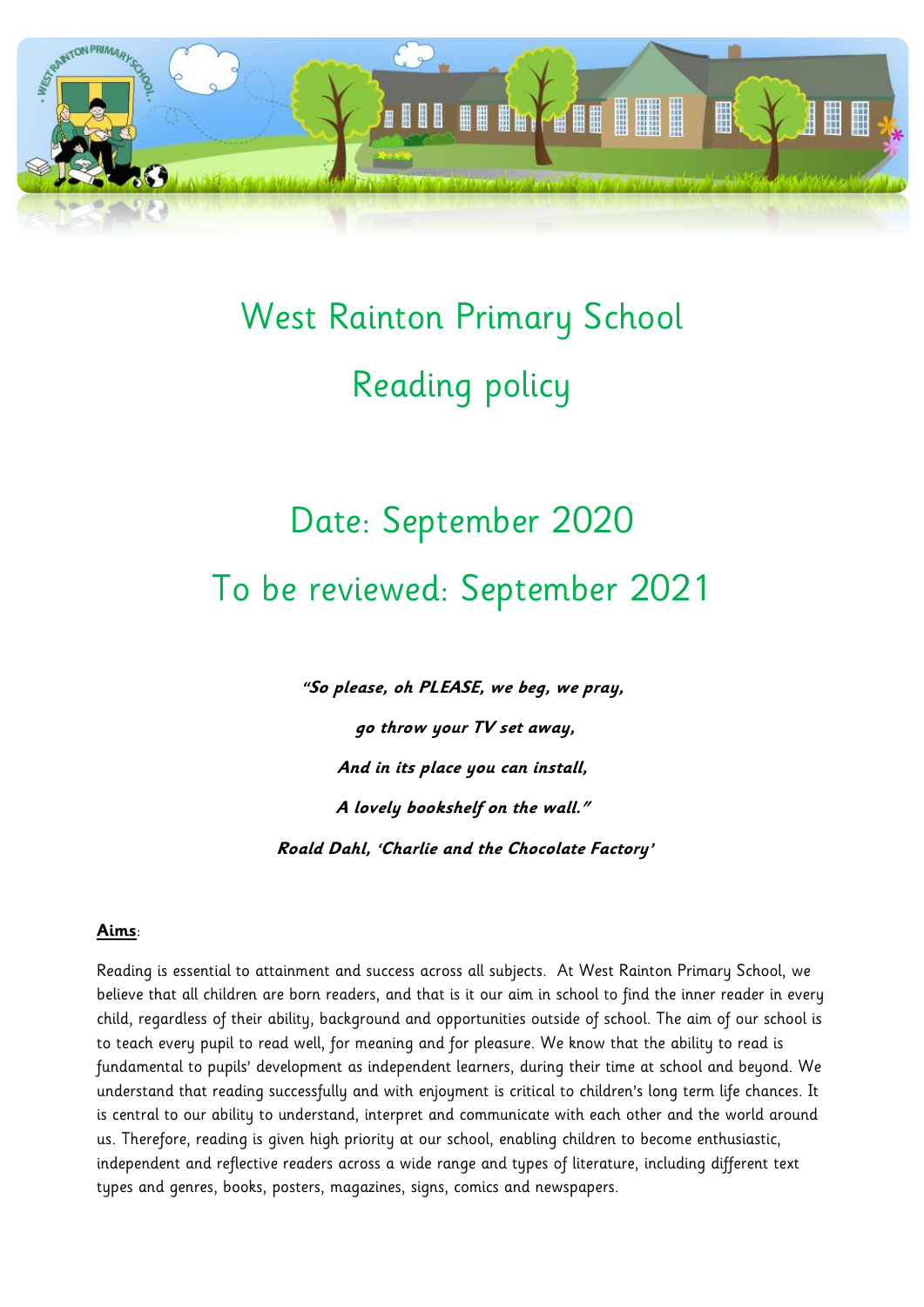#### **As a school we are committed to:**

 Ensuring all pupils make progress in their reading skills including decoding, accuracy, fluency, understanding and response to texts.

 Ensuring children are aware of their own progress and development as a reader, by placing a degree of responsibility on themselves as individuals, to aspire to be the best reader they can be.

 Ensuring children are able to read and enjoy a variety of different texts e.g. fiction, non-fiction, play scripts, poetry, reports and understand their purpose

 Creating a positive reading culture where children enjoy reading, want to read regularly and discuss their reading.

 Encouraging reading outside the classroom through forging strong links with home, through parental meetings, coaching sessions for parents, open house policy in regards to supporting reading at home, and regular reading in school with a variety of adults.

 Developing the reading experience for our children through a wide variety of high quality texts including the use of class sets of books, well stocked bookshelves in classrooms, libraries, ICT and other available media.

 Teaching children to apply the skills they learn in reading across the curriculum, through our well developed, enriched curriculum, utilising every possible opportunity to reinforce and practice the skill and pleasure of reading.

#### **At West Rainton Primary School, we believe that children should:**

• Be encouraged to enjoy books and reading so that they develop a lifelong love for books

• Develop as independent readers who read for meaning with accuracy, fluency, confidence and expression.

• Develop and apply reading strategies appropriate for a range of reading activities including both fiction and non-fiction.

• Develop the ability to read a variety of texts and genres, including poetry, for a variety of purposes. • Learn the specialist knowledge and language associated with reading.

• Read as writers, with an explicit awareness of the fundamental link between these activities.

• Receive additional support according to their needs, from working towards age related expectation or working at age related expectation to greater depth.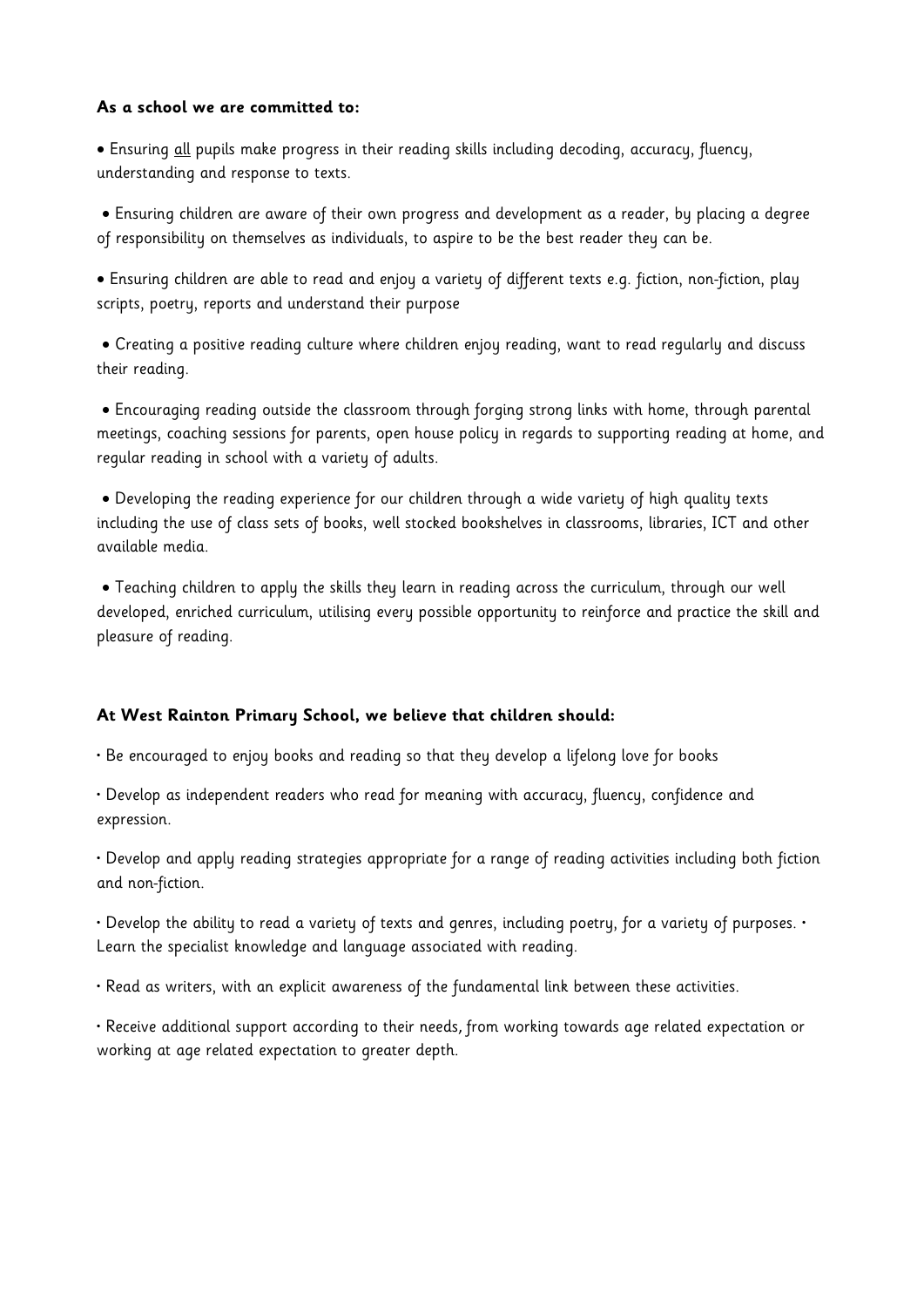## **Teaching reading**

It a child's right to be literate and enjoy literature, regardless of the social and economic circumstances of their neighbourhoods, their ethnicity, the language spoken at home and any special educational needs or disabilities. The teaching and learning of reading should be a positive and enjoyable experience that should be taught systematically and consistently across the whole school, with a shared technical reading vocabulary, which will allow children and adults to have discussions around reading.

Children should be taught the full range of reading strategies including: phonic knowledge (visual information); grammatical knowledge (structural information); word recognition and graphic knowledge (visual information); contextual knowledge (meaning), with a focus on self-monitoring and self-correction leading to independence.

Rigorous assessment of individual pupils' progress, phonic knowledge and skills is vital to quickly identify the pupils who are not working at age related expectations, or those who are in danger of falling behind, to ensure they catch up with their peers. Effective provision for pupils to close the gap must be put in place early and that there must be high expectations of what **all** pupils can achieve.

#### **We believe:**

• That children's prior knowledge and experiences should be built on, valued and harnessed to support them in making links and connections.

• There should be a variety of opportunities (shared, guided and independent reading) through which children can experience texts and apply their reading skills, including the Shakespeare for Schools project, leading to a performance of a 30 minute extract of a Shakespearean play on the Gala Theatre stage in Durham.

• Children should experience appropriate, high quality literature from the very beginning as the best way of developing positive attitudes to reading, whilst simultaneously expanding their vocabulary and broadening their knowledge and understanding of the world through exposing them to experiences they mightn't otherwise have.

• In creating a rich, inspiring, organised and safe reading environment in which children can browse, select and enjoy books.

• Stories are fundamental to language and literacy development, and a sense of story not just enables children to makes sense of their own lives but supports them in being able to tell stories, whether it's a recount of their journey to school or tale about a firebreathing dragon.

• That children's creativity, imagination and critical thinking can be ignited by a rich reading diet.

• That children should have an interest in words, how they work and their meanings to support both their spelling and their language choices - striving towards a rich and aspirational vocabulary for all.

• Pupils need to hear texts read aloud daily, including a range of genres.

• The development of speaking and listening skills is a fundamental element of learning to read and is a skill for life.

• That parents/carers have an essential role in developing children's reading skills and love for reading.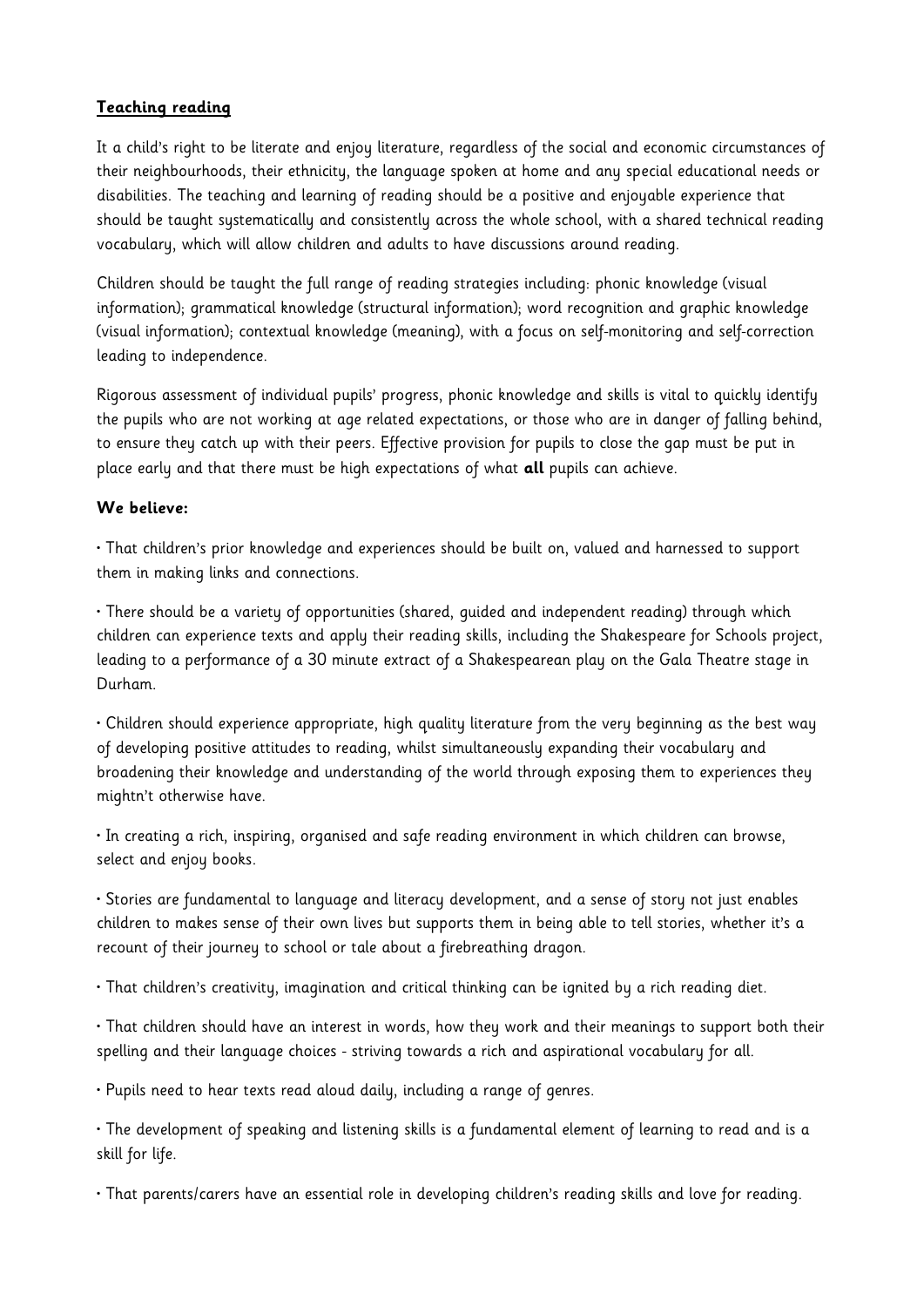## **We aim to develop, through our teaching of reading, the following attitudes:**

- Curiosity and interest;
- Pleasure and thoughtfulness;
- Critical appraisal;
- Independence;
- Confidence;
- Perseverance;
- Respect for other views and cultures;
- Reflection.

#### **To ensure progression and a cohesive approach, the following guidance must be followed:**

#### **Phonics:**

Phonics teaching must be consistent, well-structured, fast paced and multi-sensory. All children will be taught skills within RWI in dedicated phonics lessons, up to the end of Year 1. Pupils who do not pass the Year 1 phonics check will continue their RWI lessons until the end of the Autumn term in Year 2. At this point, a judgement will be made as to whether or not to continue with RWI, or try another approach using high frequency words. Children will be grouped after being assessed every half term, to ensure that they are in the correct group to meet, yet challenge, their needs.

# **Individual reading:**

In school, all children will be heard read regularly according to their needs. Children will read to and with a variety of adults in school, as well as by their teacher. **Children of all abilities will read to adults in school until the end of Year 6.** As part of these dedicated reading sessions, pupils will be questioned using the 'Bloom's Taxonomy' questions, to develop their skills in remembering, understanding, applying, analysing, evaluating and creating. It is a key part of our reading programme to develop these skills when reading, as well as promoting the sheer love of reading for enjoyment. Children will also be assessed against objectives for their year group, to prompt their next stages of development within reading. This will be used to help inform assessment of children on itrack. Adults in school will also comment in their reading record to inform parents of the discussion which takes place and to prompt further intervention at home.

## **Shared Reading:**

This takes place during English lessons and is included on weekly planning. As part of our enriched curriculum, high quality, challenging class texts are used in the main part of the English lesson. Shared and guided reading are a fundamental part of lessons, as well as discussion and questioning linked to